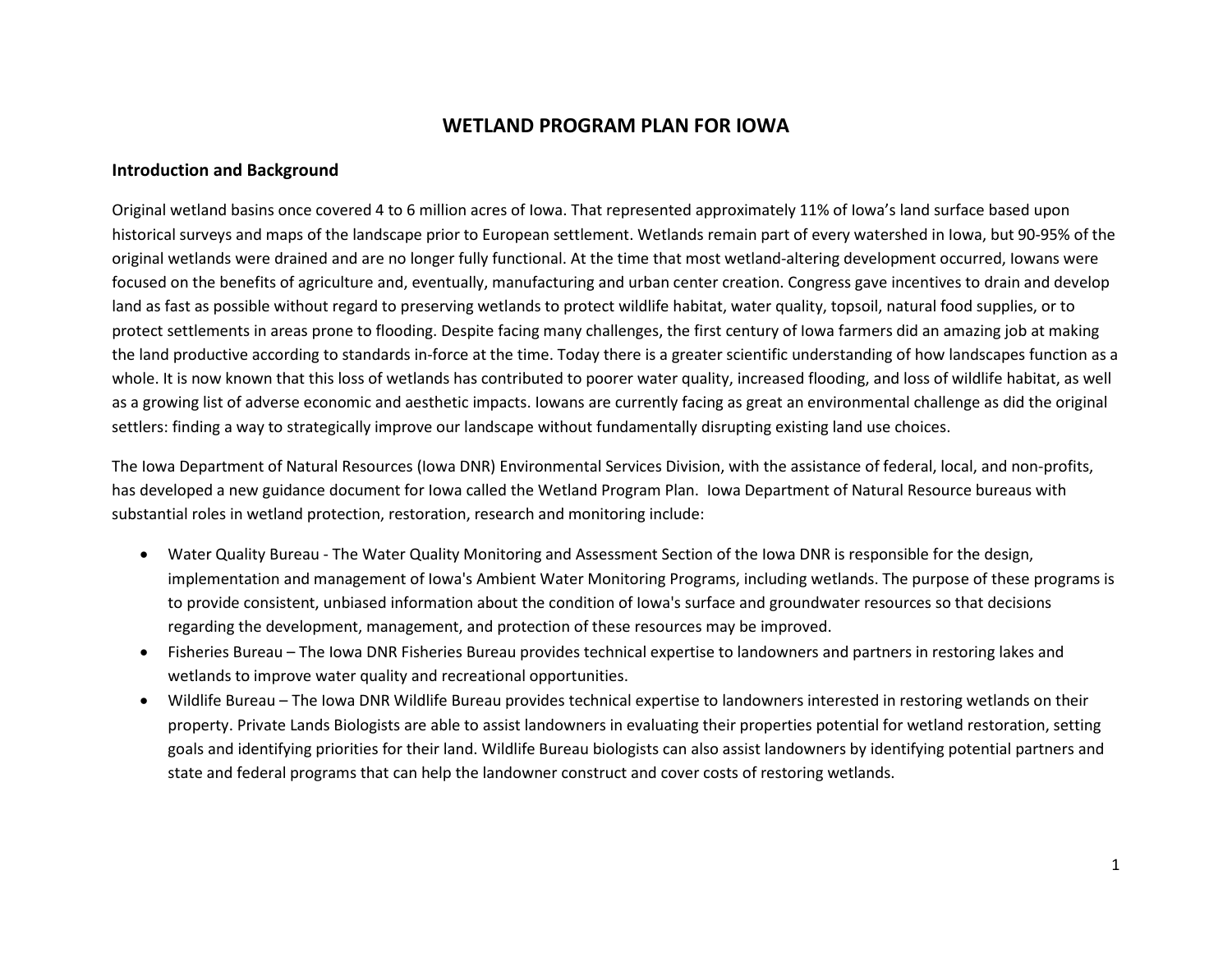The goal of this document is to provide a coherent and concise guidance for wetland education, management, monitoring, restoration, and protection activities planned for the state of Iowa. This document addresses EPA's four core elements of a state wetland program plan and an additional core element titled "education". The core elements of this plan include: 1) Monitoring and Assessment; 2) Voluntary Restoration and Protection; 3) Regulatory; 4) Water Quality Standards; and 5) Education. Outlined below are the actions and timeframes provided by those entities that have contributed to the Iowa Wetland Program Plan. The goal will be met for that action item when the activity is accomplished. The Iowa Wetland Action Plan (2010) was used and reviewed extensively during the creation of the Wetland Program Plan, which will be published on the Iowa DNR website.

### **Wetland Program Plan Timeframe**

Iowa's Wetland Program Plan includes the years 2016-2020 with biennial reviews and updates anticipated during this time period.

## **Contacts/Agency**

Iowa Department of Natural Resources, Environmental Services Division, Water Quality Bureau, Wetlands Coordination, Brandon Harland – Natural Resource Biologist, 502 E 9<sup>th</sup> St, Des Moines, IA 50319. 515-725-8378, brandon.harland@dnr.iowa.gov.

This plan was made possible by the cooperation and consultation of the contributors listed below.

### **List of Contributors**

| Iowa Department of Natural Resources                |
|-----------------------------------------------------|
| Iowa Institute of Hydraulic Research                |
| United States Fish and Wildlife Service             |
| Iowa State University                               |
| Polk County Conservation Board                      |
| <b>Ducks Unlimited</b>                              |
| Iowa Department of Agriculture and Land Stewardship |
| Iowa Department of Transportation                   |
| Iowa Environmental Council                          |
| United States Army Corp of Engineers                |
| The Nature Conservancy                              |
| Iowa Natural Heritage Foundation                    |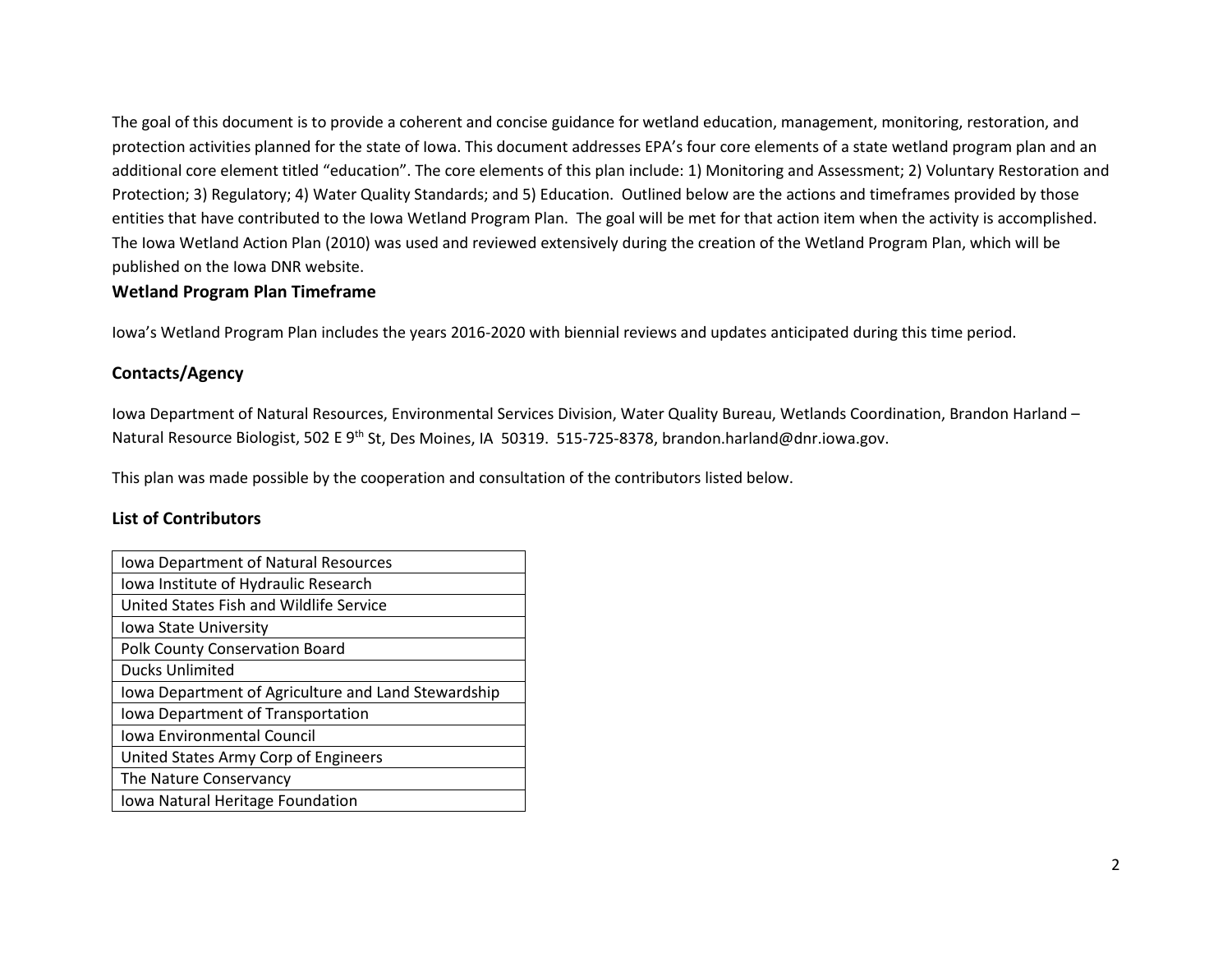# **List of Acronyms and Abbreviations**

| <b>ASWM</b>  | <b>Association of State Wetland Managers</b>        |
|--------------|-----------------------------------------------------|
| <b>CCB</b>   | <b>County Conservation Board</b>                    |
| Corps        | United States Army Corps of Engineers               |
| <b>CP 27</b> | Farmable Wetlands Program                           |
| <b>CP 28</b> | <b>Upland Buffer Program</b>                        |
| <b>CRP</b>   | <b>Conservation Reserve Program</b>                 |
| DOI          | Department of the Interior                          |
| DU           | <b>Ducks Unlimited</b>                              |
| EPA          | <b>Environmental Protection Agency</b>              |
| <b>EQuIS</b> | Environmental Quality Information System            |
| <b>IBI</b>   | Index of Biological Integrity                       |
| <b>IDALS</b> | Iowa Department of Agriculture and Land Stewardship |
| Iowa DNR     | Iowa Department of Natural Resources                |
| lowa DOT     | Iowa Department of Transportation                   |
| <b>INHF</b>  | Iowa Natural Heritage Foundation                    |
| <b>ISU</b>   | Iowa State University                               |
| MOU          | Memorandum of Understanding                         |
| <b>NGO</b>   | Non-Governmental Organization                       |
| <b>NRCS</b>  | <b>Natural Resource Conservation Service</b>        |
| <b>NWCA</b>  | <b>National Wetland Condition Assessment</b>        |
| <b>TNC</b>   | The Nature Conservancy                              |
| <b>USFWS</b> | United States Fish and Wildlife Service             |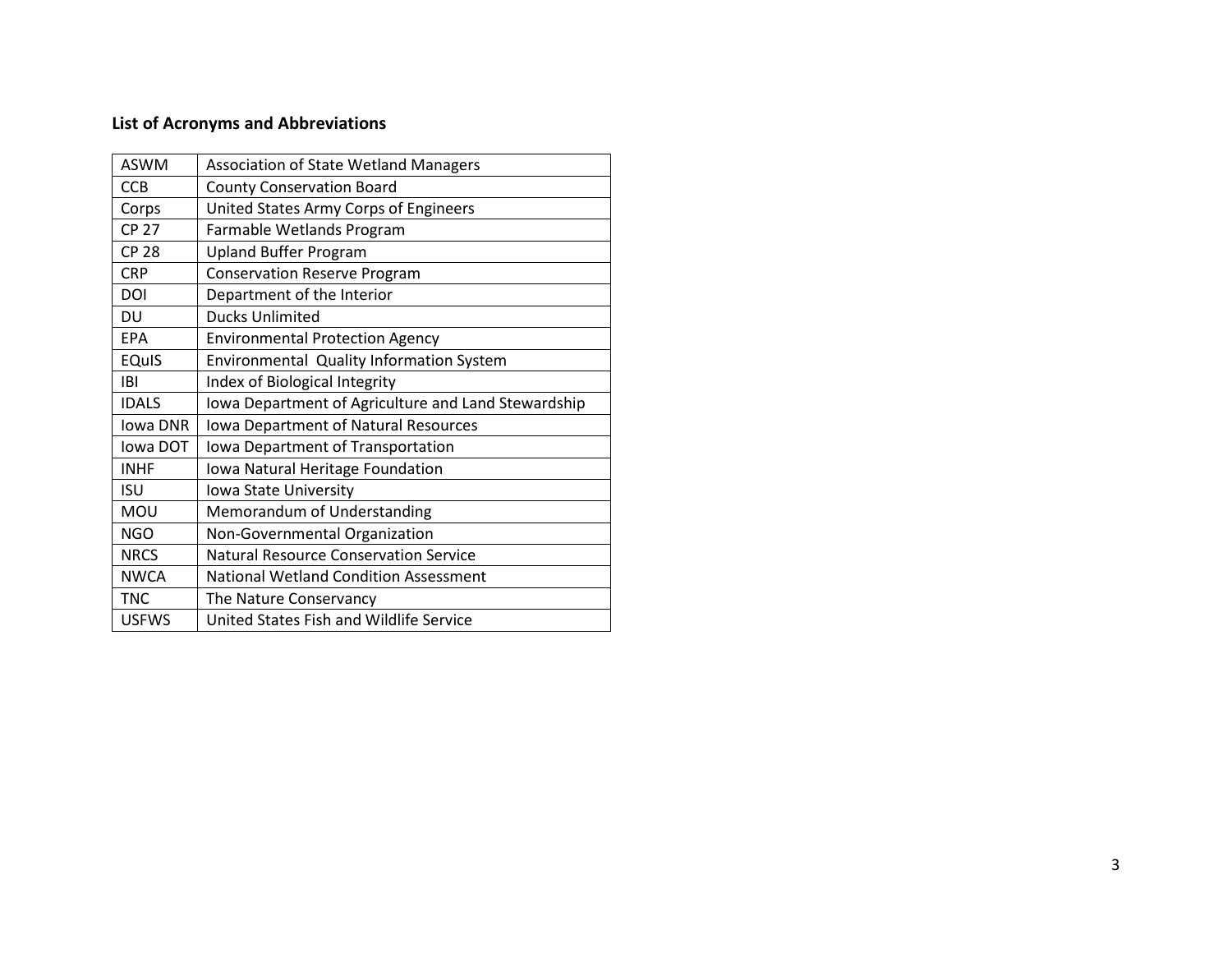## *Program Development Activities for MONITORING AND ASSESSMENT Core Element*

**Overall Objective:** Develop a full and complete monitoring and assessment strategy consistent with Elements of a State Water Quality Monitoring and Assessment Program for Wetlands (EPA, 2006) that the State can use to inform management decisions and achieve goals that protect and restore wetlands resources.

| Action: Development of Groundwater and Open Water Wetland<br><b>Methods</b>                                                                                                                                   |              |              |      |      |              |                                                                                    |                                                              |  |  |  |
|---------------------------------------------------------------------------------------------------------------------------------------------------------------------------------------------------------------|--------------|--------------|------|------|--------------|------------------------------------------------------------------------------------|--------------------------------------------------------------|--|--|--|
|                                                                                                                                                                                                               |              |              |      |      |              |                                                                                    |                                                              |  |  |  |
| <b>Activity</b>                                                                                                                                                                                               | 2016         | 2017         | 2018 | 2019 | 2020         | <b>Potential Partners</b>                                                          | <b>Possible Funding</b>                                      |  |  |  |
| Research existing methods used by in-state partners and other<br>Region 7 states and tribe's and the potential for National<br>Wetland Condition Assessment (NWCA) protocol applicability<br>for use in lowa. | X            | X            | x    | X    | X            | <b>Region 7 States</b>                                                             | None Required                                                |  |  |  |
| Field-test NWCA and other methods.                                                                                                                                                                            | $\mathsf{x}$ | $\mathsf{X}$ |      |      |              | Iowa DNR, Colleges and<br><b>Universities</b>                                      | EPA, Iowa DNR,<br><b>Colleges and</b><br><b>Universities</b> |  |  |  |
| Review field-tested methods and select standard methodology.                                                                                                                                                  |              |              | X    | Χ    |              | <b>Iowa DNR</b>                                                                    | None Required                                                |  |  |  |
| Implement selected standard methodology.                                                                                                                                                                      |              |              |      | X    | $\mathsf{X}$ | <b>Iowa DNR</b>                                                                    | EPA, Iowa DNR                                                |  |  |  |
| Action: Partner with Region 7 EPA and State Partners on NWCA.                                                                                                                                                 |              |              |      |      |              |                                                                                    |                                                              |  |  |  |
| <b>Activity</b>                                                                                                                                                                                               | 2016         | 2017         | 2018 | 2019 | 2020         | <b>Potential Partners</b>                                                          | <b>Possible Funding</b>                                      |  |  |  |
| Participate in site selection and planning for 2016 field work.                                                                                                                                               | X            |              |      |      |              | <b>Iowa DNR</b>                                                                    | EPA, Iowa DNR                                                |  |  |  |
| Attend training for 2016 NWCA.                                                                                                                                                                                |              | $\mathsf{X}$ |      |      |              | Iowa DNR, EPA                                                                      | EPA, Iowa DNR,<br><b>IIHR</b>                                |  |  |  |
| Conduct field work for 2016 NWCA.                                                                                                                                                                             |              | X            |      |      |              | lowa DNR, NRCS, EPA                                                                | EPA, Iowa DNR                                                |  |  |  |
| Review data and provide comments and feedback.                                                                                                                                                                |              | X            | X    | X    |              | <b>Iowa DNR</b>                                                                    | EPA, Iowa DNR                                                |  |  |  |
| Assist with data and report distribution to lowans and partners.                                                                                                                                              |              |              |      | X    | X            | Iowa DNR, EPA                                                                      | EPA, Iowa DNR                                                |  |  |  |
| <b>Action: Create an Ambient Wetland Monitoring Network</b>                                                                                                                                                   |              |              |      |      |              |                                                                                    |                                                              |  |  |  |
| <b>Activity</b>                                                                                                                                                                                               | 2016         | 2017         | 2018 | 2019 | 2020         | <b>Potential Partners</b>                                                          | <b>Possible Funding</b>                                      |  |  |  |
| Select wetland types and locations for monitoring.                                                                                                                                                            | X            |              |      |      |              | DU, Iowa DNR, Iowa<br>DOT, INHF, NRCS, TNC,<br>USFWS, Colleges and<br>Universities | Iowa DNR                                                     |  |  |  |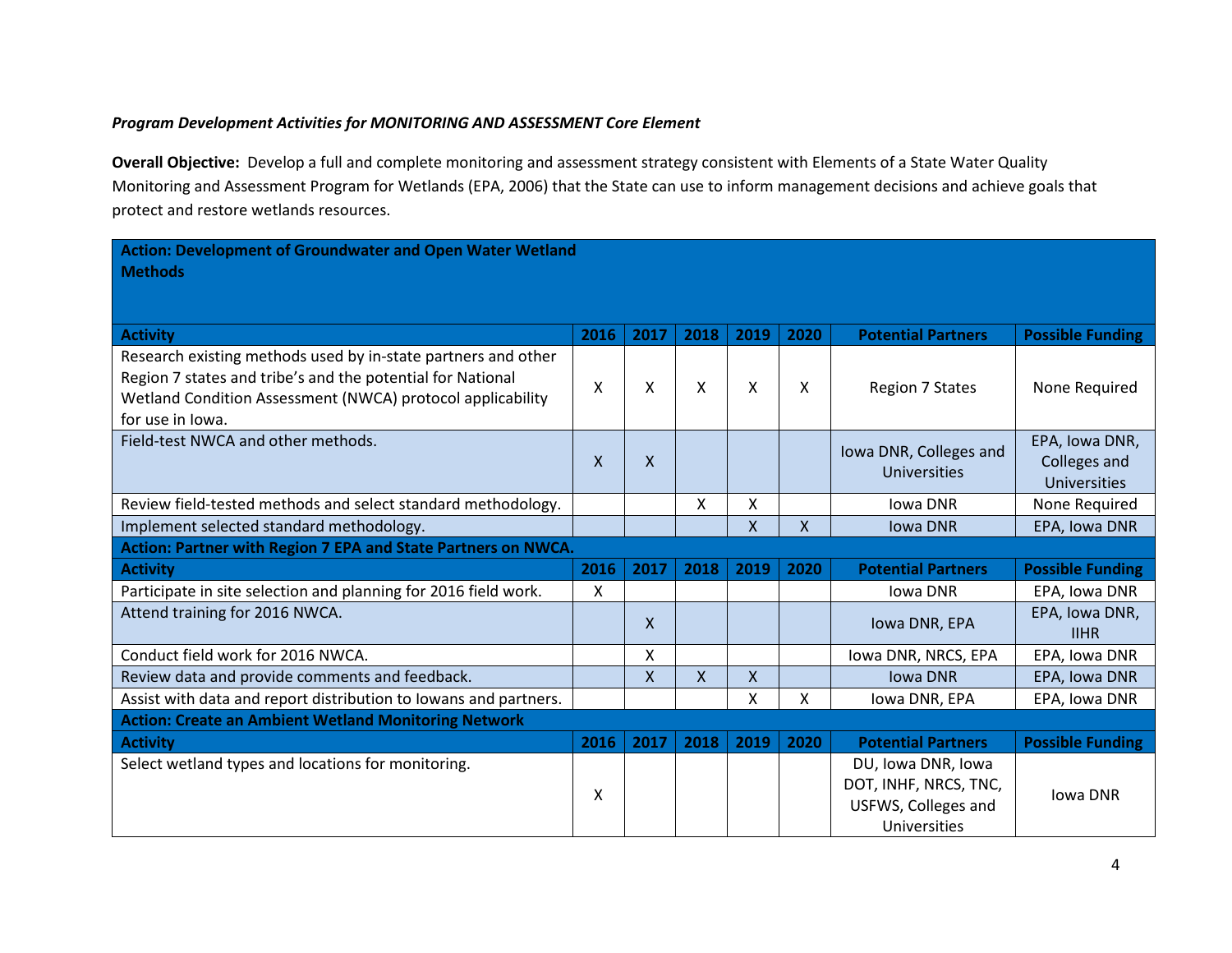| Conduct field work and data collection.                                                                                                                                                                                                                                  |              | X    | X    | $\mathsf{X}$              | X            | <b>Iowa DNR</b>                                                             | <b>Iowa DNR</b>                                                                            |
|--------------------------------------------------------------------------------------------------------------------------------------------------------------------------------------------------------------------------------------------------------------------------|--------------|------|------|---------------------------|--------------|-----------------------------------------------------------------------------|--------------------------------------------------------------------------------------------|
| Data analysis and wetland assessment/report.                                                                                                                                                                                                                             |              | X    | X    | X                         | X            | Iowa DNR, Colleges and                                                      | Iowa DNR                                                                                   |
|                                                                                                                                                                                                                                                                          |              |      |      |                           |              | Universities                                                                |                                                                                            |
| Action: Develop Data Retention Schedule and Data Sharing Portal for the Public.                                                                                                                                                                                          |              |      |      |                           |              |                                                                             |                                                                                            |
| <b>Activity</b>                                                                                                                                                                                                                                                          | 2016         | 2017 | 2018 | 2019                      | 2020         | <b>Potential Partners</b>                                                   | <b>Possible Funding</b>                                                                    |
| Format data for migration into the state's water quality<br>database (EQuIS).                                                                                                                                                                                            | X            | Χ    | Χ    | X                         | X            | Iowa DNR                                                                    | Iowa DNR                                                                                   |
| Work with database manager to upload data into EQuIS and<br>then regularly upload data through WQX to EPA.                                                                                                                                                               | $\mathsf{X}$ | X    | X    | X                         | X            | <b>Iowa DNR</b>                                                             | <b>Iowa DNR</b>                                                                            |
| <b>Action: Mapping of Fen Sites</b>                                                                                                                                                                                                                                      |              |      |      |                           |              |                                                                             |                                                                                            |
| <b>Activity</b>                                                                                                                                                                                                                                                          | 2016         | 2017 | 2018 | 2019                      | 2020         | <b>Potential Partners</b>                                                   | <b>Possible Funding</b>                                                                    |
|                                                                                                                                                                                                                                                                          |              |      |      |                           |              |                                                                             |                                                                                            |
| Locate and log fen sites into fen database.                                                                                                                                                                                                                              | X            | X    | Χ    | X                         | $\mathsf{X}$ | Iowa DNR, NRCS, Corps,<br>CCB's, TNC, INHF,<br>Colleges and<br>Universities | EPA, Iowa DNR,<br>NRCS, Corps,<br>CCB's, TNC, INHF,<br>Colleges and<br><b>Universities</b> |
| Create GIS map layer and map sites for lowa.                                                                                                                                                                                                                             | X            | X    |      |                           |              | Iowa DNR, Colleges and<br><b>Universities</b>                               | EPA, Iowa DNR,<br>Colleges and<br><b>Universities</b>                                      |
| Action: Enhance long term management of wetlands.                                                                                                                                                                                                                        |              |      |      |                           |              |                                                                             |                                                                                            |
| <b>Activity</b>                                                                                                                                                                                                                                                          | 2016         | 2017 | 2018 | 2019                      | 2020         | <b>Potential Partners</b>                                                   | <b>Possible Funding</b>                                                                    |
| Develop tools, provide data and reports to wetland managers.                                                                                                                                                                                                             | X            | X    | Χ    | X                         | X            | Iowa DNR, NRCS,<br>Colleges and<br>Universities                             | EPA, Iowa DNR,<br>Colleges and<br>Universities                                             |
| Action: Build upon the existing Iowa DNR "Wetlands" website.                                                                                                                                                                                                             |              |      |      |                           |              |                                                                             |                                                                                            |
| <b>Activity</b>                                                                                                                                                                                                                                                          | 2016         | 2017 | 2018 | 2019                      | 2020         | <b>Potential Partners</b>                                                   | <b>Possible Funding</b>                                                                    |
| Add data and information to website on an as-needed basis<br>including monitoring reports, site maps, and fact sheets on<br>wetlands. Create instructional tools (including video clips) for<br>private landowners to enhance and protect wetlands on their<br>property. | X            | X    | X    | $\boldsymbol{\mathsf{X}}$ | X            | Iowa DNR, USFWS,<br>NRCS, DU, TNC, INHF,<br>Colleges and<br>Universities    | Iowa DNR,<br>USFWS, NRCS,<br>DU, TNC, INHF,<br>Colleges and<br>Universities                |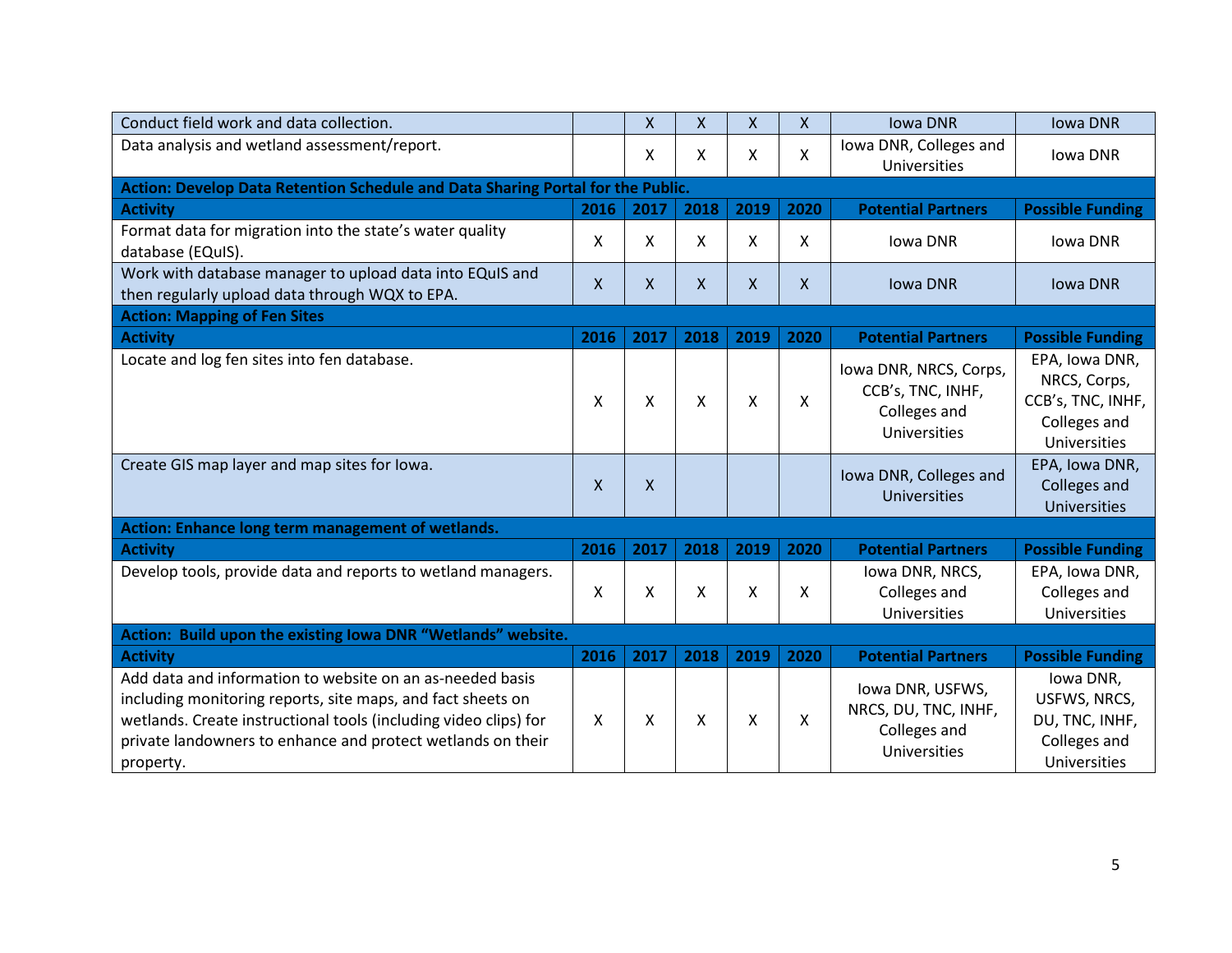*Program Development Activities for VOLUNTARY RESTORATION AND PROTECTION Core Element*

**Overall Objective**: Restore, increase, maintain, and protect wetland ecosystems by voluntary means.

| Action: Identify Critical Wetland Areas for Higher Priority in Terms of Protection and Restoration. |      |      |                           |                           |      |                           |                         |  |  |  |  |
|-----------------------------------------------------------------------------------------------------|------|------|---------------------------|---------------------------|------|---------------------------|-------------------------|--|--|--|--|
| <b>Activity</b>                                                                                     | 2016 | 2017 | 2018                      | 2019                      | 2020 | <b>Potential Partners</b> | <b>Possible Funding</b> |  |  |  |  |
| Locate and log Critical Wetland Areas.                                                              |      |      |                           |                           |      | Iowa DNR, USFWS,          | lowa DNR, USFWS,        |  |  |  |  |
|                                                                                                     |      |      |                           |                           |      | TNC, INHF, DU,            | TNC, INHF, DU,          |  |  |  |  |
|                                                                                                     | x    | X    | x                         | X                         | X    | IDALS, NRCS,              | IDALS, NRCS,            |  |  |  |  |
|                                                                                                     |      |      |                           |                           |      | Colleges and              | Colleges and            |  |  |  |  |
|                                                                                                     |      |      |                           |                           |      | Universities              | <b>Universities</b>     |  |  |  |  |
| Create GIS map layer and map sites for lowa.                                                        | X    | X    | X                         | $\boldsymbol{\mathsf{X}}$ | X    | Iowa DNR, Colleges        | Iowa DNR, Colleges      |  |  |  |  |
|                                                                                                     |      |      |                           |                           |      | and Universities          | and Universities        |  |  |  |  |
| <b>Action: Increase Wetland Conservation Work</b>                                                   |      |      |                           |                           |      |                           |                         |  |  |  |  |
| <b>Activity</b>                                                                                     | 2016 | 2017 | 2018                      | 2019                      | 2020 | <b>Potential Partners</b> | <b>Possible Funding</b> |  |  |  |  |
| Target 4,000 restoration acres/year through acquisitions at a                                       |      |      |                           |                           |      | Iowa DNR, USFWS,          | EPA, Iowa DNR,          |  |  |  |  |
| 3:1 acre ratio (upland: wetland).                                                                   | x    | Χ    | Χ                         | Χ                         | x    | TNC, INHF, DU,            | USFWS, TNC, INHF,       |  |  |  |  |
|                                                                                                     |      |      |                           |                           |      | <b>IDALS, NRCS</b>        | DU, IDALS, NRCS         |  |  |  |  |
| Continue successful wetland conservation initiatives.                                               |      |      |                           |                           |      | Iowa DNR, USFWS,          | EPA, Iowa DNR,          |  |  |  |  |
|                                                                                                     | X    | X    | $\boldsymbol{\mathsf{X}}$ | $\boldsymbol{\mathsf{X}}$ | X    | TNC, INHF, DU,            | USFWS, TNC, INHF,       |  |  |  |  |
|                                                                                                     |      |      |                           |                           |      | <b>IDALS, NRCS</b>        | DU, IDALS, NRCS         |  |  |  |  |
| Seek new (non-traditional) partners and funding.                                                    |      |      |                           |                           |      | Iowa DNR, USFWS,          |                         |  |  |  |  |
|                                                                                                     | Χ    | Χ    | Χ                         | X                         | X.   | TNC, INHF, DU,            | None Required           |  |  |  |  |
|                                                                                                     |      |      |                           |                           |      | <b>IDALS, NRCS</b>        |                         |  |  |  |  |
| Promote successful restoration programs.                                                            |      |      |                           |                           |      | Iowa DNR, USFWS,          |                         |  |  |  |  |
|                                                                                                     | X    | X    | $\mathsf{x}$              | $\mathsf{X}$              | X    | TNC, INHF, DU,            | None Required           |  |  |  |  |
|                                                                                                     |      |      |                           |                           |      | <b>IDALS, NRCS</b>        |                         |  |  |  |  |
| Continue to focus on restoring complexes of wetland areas to                                        |      |      |                           |                           |      | Iowa DNR, USFWS,          |                         |  |  |  |  |
| ensure that several types of wetlands are present on lowa's                                         | Χ    | Χ    | Χ                         | X                         | x    | TNC, INHF, DU,            | None Required           |  |  |  |  |
| landscape; not just permanent and semi-permanent types.                                             |      |      |                           |                           |      | <b>IDALS, NRCS</b>        |                         |  |  |  |  |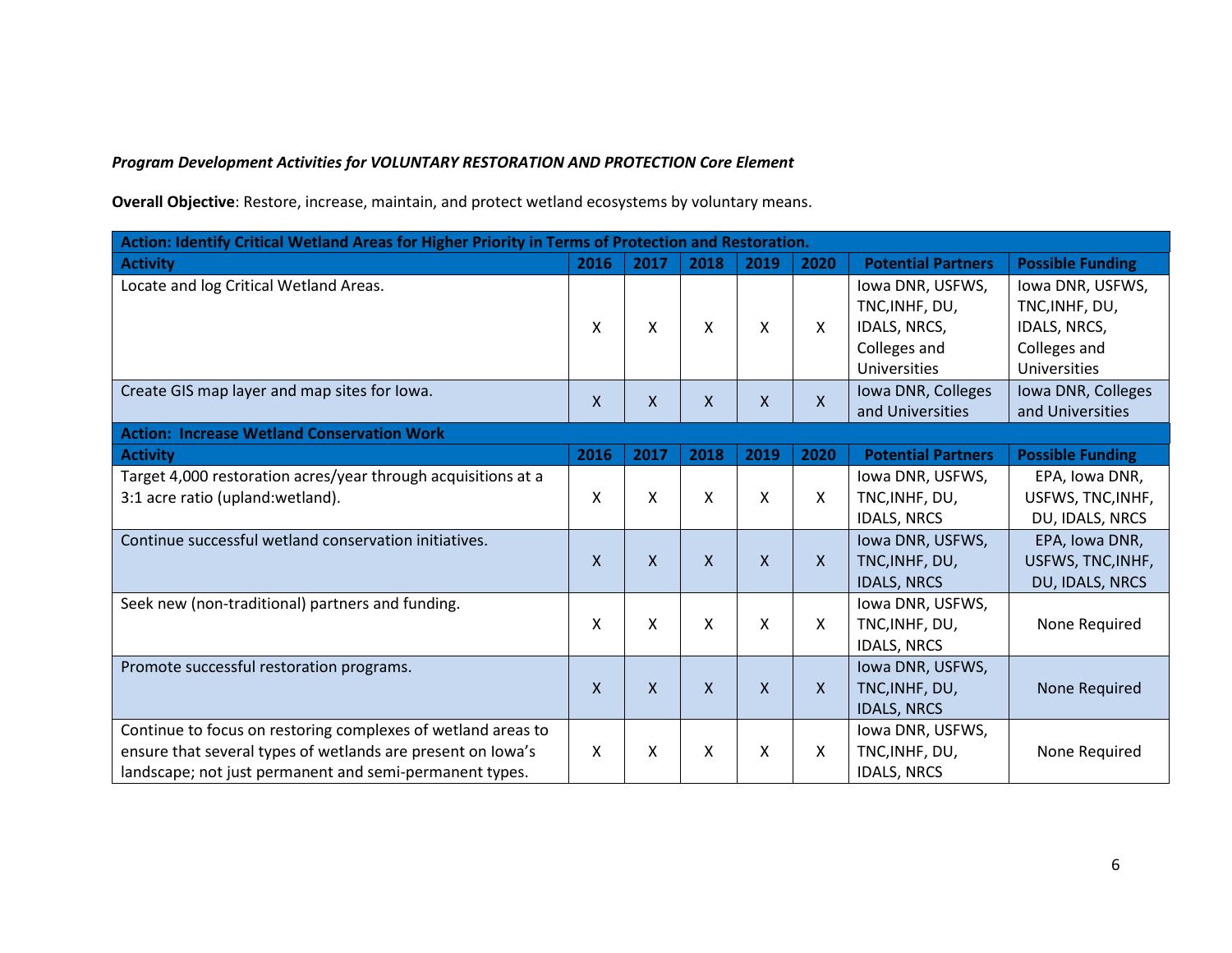| Develop management strategies based on ecoregion for |              |              |  | lowa DNR, USFWS,   |               |
|------------------------------------------------------|--------------|--------------|--|--------------------|---------------|
| different wetland types.                             | $\mathbf{v}$ | $\mathbf{v}$ |  | TNC.INHF. DU.      | None Required |
|                                                      |              |              |  | <b>IDALS, NRCS</b> |               |

| Create an action plan to promote a permanent easement<br>(goal) on 25,000 acres coming out of CP27/CP28 over 5 years.<br>CP27 (wetland restoration) and CP28 (buffer program) are<br>Conservation Reserve Programs (CRP). | X    | Χ            | Χ    | X    | X            | Iowa DNR, USFWS,<br>TNC, INHF, DU,<br><b>IDALS, NRCS</b> | Iowa DNR, USFWS,<br>DU, NRCS |  |  |  |  |
|---------------------------------------------------------------------------------------------------------------------------------------------------------------------------------------------------------------------------|------|--------------|------|------|--------------|----------------------------------------------------------|------------------------------|--|--|--|--|
| Target and restore 500 acres/year through agreements only.                                                                                                                                                                |      |              |      |      |              | Iowa DNR, USFWS,                                         | EPA, Iowa DNR,               |  |  |  |  |
|                                                                                                                                                                                                                           | X    | Χ            | Χ    | X    | X            | TNC, INHF, DU,                                           | USFWS, TNC, INHF,            |  |  |  |  |
|                                                                                                                                                                                                                           |      |              |      |      |              | <b>IDALS, NRCS</b>                                       | DU, IDALS, NRCS              |  |  |  |  |
| Action: Promote Coordination of Interagency and NGO functions impacting wetlands.                                                                                                                                         |      |              |      |      |              |                                                          |                              |  |  |  |  |
| <b>Activity</b>                                                                                                                                                                                                           | 2016 | 2017         | 2018 | 2019 | 2020         | <b>Potential Partners</b>                                | <b>Possible Funding</b>      |  |  |  |  |
| Creation of a state Ad-Hoc Wetlands Team.                                                                                                                                                                                 |      |              |      |      |              | Iowa DNR, Iowa                                           | None Required                |  |  |  |  |
|                                                                                                                                                                                                                           |      |              |      |      |              | DOT, CCB's, USFWS,                                       |                              |  |  |  |  |
|                                                                                                                                                                                                                           | X    | X            | Χ    |      |              | TNC, INHF, DU,                                           |                              |  |  |  |  |
|                                                                                                                                                                                                                           |      |              |      |      |              | IDALS, NRCS,                                             |                              |  |  |  |  |
|                                                                                                                                                                                                                           |      |              |      |      |              | Colleges and                                             |                              |  |  |  |  |
|                                                                                                                                                                                                                           |      |              |      |      |              | Universities                                             |                              |  |  |  |  |
| Coordinate ongoing Agency and NGO wetland restorations for                                                                                                                                                                |      |              |      |      |              | Iowa DNR, Iowa                                           | None Required                |  |  |  |  |
| long term monitoring via the Ad-Hoc Wetlands Team.                                                                                                                                                                        |      |              |      |      |              | DOT, CCB's, USFWS,                                       |                              |  |  |  |  |
|                                                                                                                                                                                                                           | X    | $\mathsf{X}$ | X    | X    | $\mathsf{X}$ | TNC, INHF, DU,                                           |                              |  |  |  |  |
|                                                                                                                                                                                                                           |      |              |      |      |              | IDALS, NRCS,                                             |                              |  |  |  |  |
|                                                                                                                                                                                                                           |      |              |      |      |              | Colleges and                                             |                              |  |  |  |  |
|                                                                                                                                                                                                                           |      |              |      |      |              | <b>Universities</b>                                      |                              |  |  |  |  |
| Action: Develop and implement fen protection/preservation project.                                                                                                                                                        |      |              |      |      |              |                                                          |                              |  |  |  |  |
| <b>Activity</b>                                                                                                                                                                                                           | 2016 | 2017         | 2018 | 2019 | 2020         | <b>Potential Partners</b>                                | <b>Possible Funding</b>      |  |  |  |  |
| Raise awareness of the value of fen habitats through outreach                                                                                                                                                             |      |              |      |      |              | EPA, Iowa DNR, DU,                                       | EPA, Iowa DNR, DU,           |  |  |  |  |
| to landowners.                                                                                                                                                                                                            |      |              |      |      |              | IOWA DOT, IDALS,                                         | IOWA DOT, IDALS,             |  |  |  |  |
|                                                                                                                                                                                                                           | X    | X            | Χ    | x    | X            | USFWS, TNC, INHF,                                        | USFWS, TNC, INHF,            |  |  |  |  |
|                                                                                                                                                                                                                           |      |              |      |      |              | NRCS, Colleges and                                       | NRCS, Colleges and           |  |  |  |  |
|                                                                                                                                                                                                                           |      |              |      |      |              | Universities, CCB's                                      | Universities                 |  |  |  |  |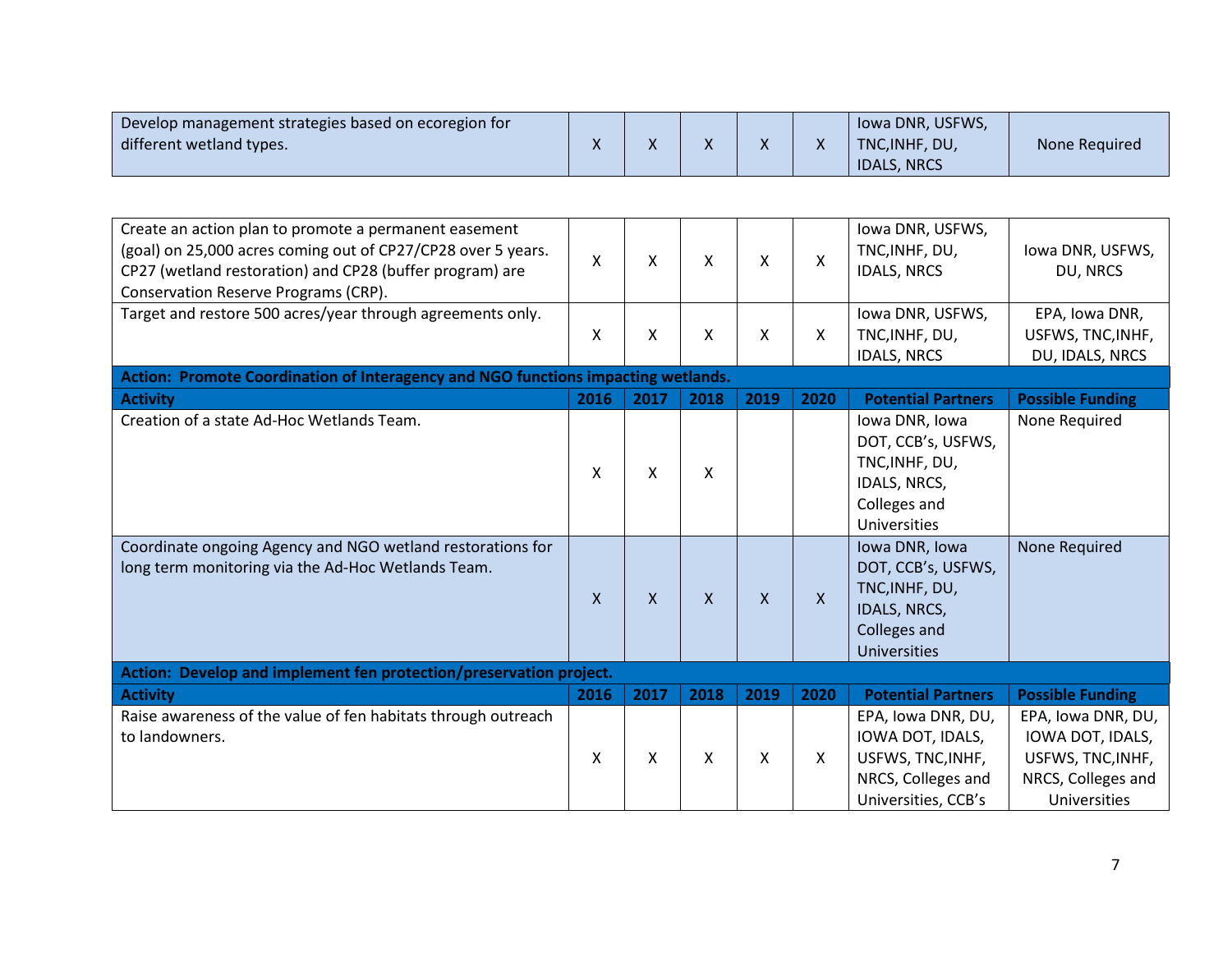| Seek funding sources to implement fen protection easements.                                                                            | X            | X            | X            | $\mathsf{X}$ | $\mathsf{X}$ | EPA, Iowa DNR, DU,<br>IOWA DOT, IDALS,<br>USFWS, TNC, INHF,<br>NRCS, Colleges and<br>Universities, CCB's  | None Required                                                                                            |
|----------------------------------------------------------------------------------------------------------------------------------------|--------------|--------------|--------------|--------------|--------------|-----------------------------------------------------------------------------------------------------------|----------------------------------------------------------------------------------------------------------|
| Find and add additional fen site locations on private land to<br>Iowa DNR's Fen Database.                                              | Χ            | Χ            | X            | Χ            | X            | lowa DNR, DU,CCB's<br>IOWA DOT, IDALS,<br>USFWS, TNC, INHF,<br>NRCS, Colleges and<br><b>Universities</b>  | EPA, Iowa DNR, DU,<br>IOWA DOT, IDALS,<br>USFWS, TNC, INHF,<br>NRCS, Colleges and<br>Universities        |
| Assess fen quality using vegetation surveys, invertebrate<br>surveys, hydrological measurements, and a fen rapid<br>assessment method. | $\mathsf{x}$ | $\mathsf{X}$ | $\mathsf{X}$ | $\mathsf{X}$ | $\mathsf{x}$ | lowa DNR, DU, CCB's<br>IOWA DOT, IDALS,<br>USFWS, TNC, INHF,<br>NRCS, Colleges and<br><b>Universities</b> | EPA, Iowa DNR, DU,<br>IOWA DOT, IDALS,<br>USFWS, TNC, INHF,<br>NRCS, Colleges and<br><b>Universities</b> |
| Formation of a Fen Committee to coordinate efforts at a<br>statewide level.                                                            | Χ            | X            | X            | Χ            | Χ            | lowa DNR, DU, CCB's<br>IOWA DOT, IDALS,<br>USFWS, TNC, INHF,<br>NRCS, Colleges and<br>Universities        | None Required                                                                                            |

## *Program Development Activities for WETLANDS REGULATORY PROGRAM Core Element*

**Overall Objective**: To preserve, enhance, and restore the quantity and quality of Iowa's Wetlands while avoiding, minimizing, and mitigating for project-related impacts.

| Action: Improve 401 Water Quality Certification regulations, policies, and guidance. |              |      |      |      |      |                           |                         |  |  |  |
|--------------------------------------------------------------------------------------|--------------|------|------|------|------|---------------------------|-------------------------|--|--|--|
| <b>Activity</b>                                                                      | 2016         | 2017 | 2018 | 2019 | 2020 | <b>Potential Partners</b> | <b>Possible Funding</b> |  |  |  |
| Iowa DNR will review requests for Clean Water Act Section 401                        | $\mathbf{v}$ | v    |      | v    |      | Jowa DNR                  | None Required           |  |  |  |
| <b>Water Quality</b>                                                                 |              | ∧    |      |      |      |                           |                         |  |  |  |
| Iowa DNR will review and/or update the Administrative Rule                           |              |      |      |      |      | <b>Iowa DNR</b>           | None Required           |  |  |  |
| for Water Quality Certifications                                                     |              |      |      |      |      |                           |                         |  |  |  |
| Agency coordination with the Corps, USFWS, and EPA will be                           |              |      |      | v    |      | Corps, Iowa DNR,          | None Required           |  |  |  |
| achieved through the Joint Public Notice process of Clean                            |              | ́    |      |      |      | USFWS, EPA                |                         |  |  |  |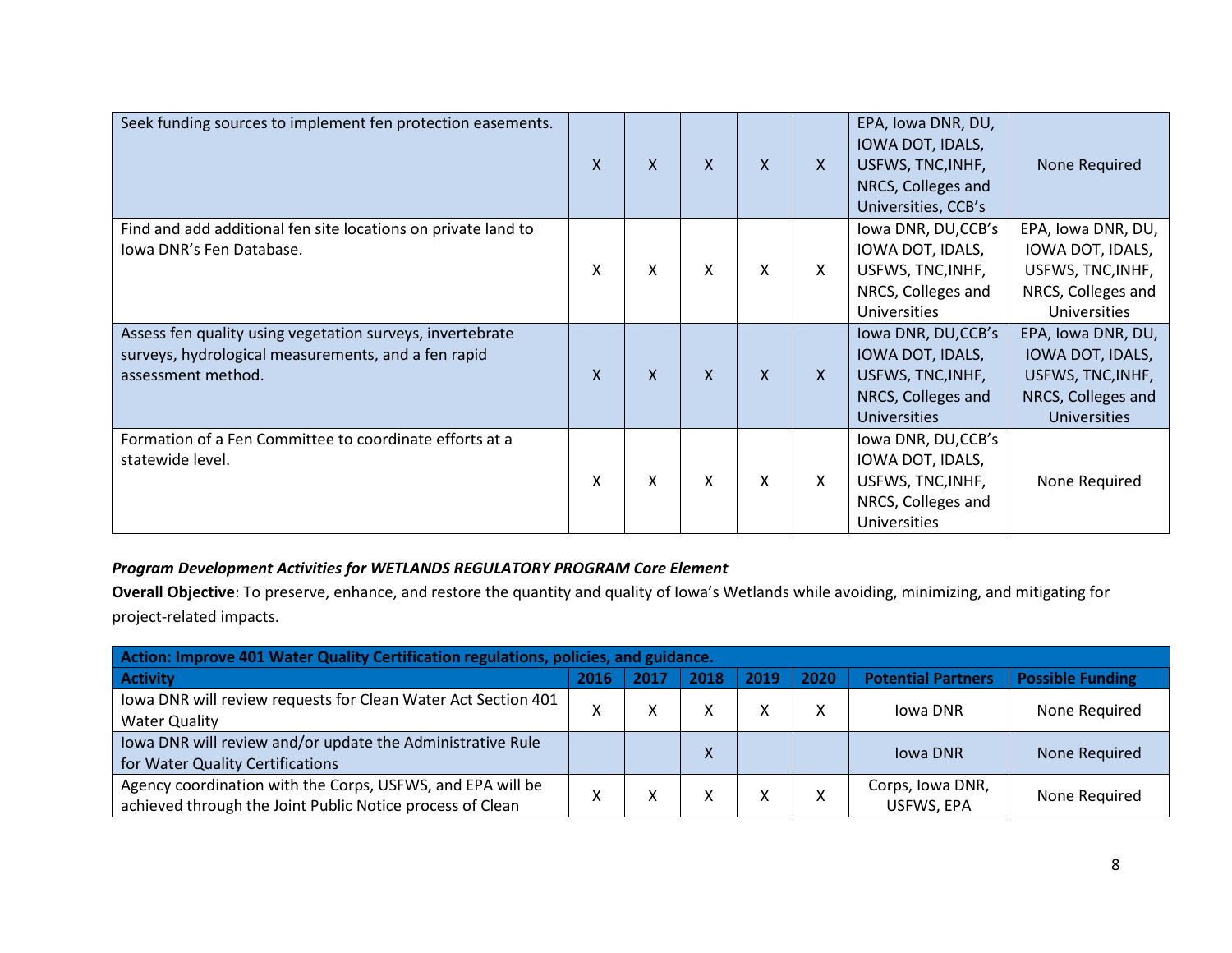| Water Act Section 404 Department of the Army Permit and                                             |                  |              |              |                    |      |                           |                         |  |  |  |
|-----------------------------------------------------------------------------------------------------|------------------|--------------|--------------|--------------------|------|---------------------------|-------------------------|--|--|--|
| Section 401 Water Quality Certification.                                                            |                  |              |              |                    |      |                           |                         |  |  |  |
| Iowa DNR will actively participate with each Corps District and                                     |                  |              |              |                    |      |                           |                         |  |  |  |
| other partners, such as EPA and USFWS, during the Nationwide                                        |                  |              | $\mathsf{X}$ |                    |      | Corps, Iowa DNR,          | None Required           |  |  |  |
| Permit renewal process, including development of lowa                                               |                  |              |              |                    |      | USFWS, EPA                |                         |  |  |  |
| regional conditions.                                                                                |                  |              |              |                    |      |                           |                         |  |  |  |
| Maintain an Iowa DNR website for online information about                                           | x                | x            | $\mathsf{X}$ | X                  | X.   | Iowa DNR                  | Iowa DNR                |  |  |  |
| CWA Section 404 permitting and Section 401 certification.                                           |                  |              |              |                    |      |                           |                         |  |  |  |
| Review other states wetland mitigation ratios to determine if a                                     | X                | X            |              |                    |      | Iowa DNR, USACE           | None Required           |  |  |  |
| guidance document should be produced.                                                               |                  |              |              |                    |      |                           |                         |  |  |  |
| Review other Region 7 state wetland mitigation strategies.                                          | Χ                | X            | X            | X                  | X    | <b>Region 7 States</b>    | None Required           |  |  |  |
| Action: Natural Resource Conservation Service oversees Farm Bill compliance for wetland protection. |                  |              |              |                    |      |                           |                         |  |  |  |
| <b>Activity</b>                                                                                     | 2016             | 2017         | 2018         | 2019               | 2020 | <b>Potential Partners</b> | <b>Possible Funding</b> |  |  |  |
| The 2014 Farm Bill (The Agricultural Act of 2014) kept certain                                      |                  |              |              |                    |      |                           |                         |  |  |  |
| authorizations from the 1985 Food Security Act intact involving                                     |                  |              |              |                    |      |                           |                         |  |  |  |
| the "Swampbuster" provision of which provides guidance and                                          |                  |              |              |                    |      |                           |                         |  |  |  |
| policy to USDA. This provision discouraged the conversion of                                        |                  |              |              |                    |      |                           |                         |  |  |  |
| wetlands into non-wetland areas. The "Swampbuster"                                                  |                  |              |              |                    |      |                           |                         |  |  |  |
| provision denied federal farm program benefits to producers                                         |                  |              |              |                    |      |                           |                         |  |  |  |
| who converted wetlands to non-wetland areas after December                                          | $\boldsymbol{X}$ | $\mathsf{x}$ | $\mathsf{X}$ | $\pmb{\mathsf{X}}$ | X    | <b>NRCS</b>               | <b>NRCS</b>             |  |  |  |
| 23, 1985. Later Farm Bills strengthened this provision by                                           |                  |              |              |                    |      |                           |                         |  |  |  |
| making violators ineligible for farm program benefits. A MOU                                        |                  |              |              |                    |      |                           |                         |  |  |  |
| developed in 1994 between USDA, EPA, DOI, Corps gave NRCS                                           |                  |              |              |                    |      |                           |                         |  |  |  |
| authority to make section 404 jurisdictional determinations on                                      |                  |              |              |                    |      |                           |                         |  |  |  |
| ag-lands using the Food Security Act definition of agricultural                                     |                  |              |              |                    |      |                           |                         |  |  |  |
| lands.                                                                                              |                  |              |              |                    |      |                           |                         |  |  |  |
| Action: Iowa Department of Transportation wetland mitigation for road projects.                     |                  |              |              |                    |      |                           |                         |  |  |  |
| <b>Activity</b>                                                                                     | 2016             | 2017         | 2018         | 2019               | 2020 | <b>Potential Partners</b> | <b>Possible Funding</b> |  |  |  |
| The Iowa Department of Transportation (Iowa DOT), as                                                |                  |              |              |                    |      |                           |                         |  |  |  |
| required by the Clean Water Act, develops and constructs                                            |                  |              |              |                    |      |                           |                         |  |  |  |
| wetland areas that serve as compensatory mitigation for                                             | x                | X            | X            | X                  | X    | Iowa DNR, Iowa            | Iowa DNR, Iowa          |  |  |  |
| wetlands impacted by roadway construction. Compensatory                                             |                  |              |              |                    |      | DOT, CCB, Cities          | DOT, CCB, Cities        |  |  |  |
| wetland mitigation is traditionally carried out through                                             |                  |              |              |                    |      |                           |                         |  |  |  |
| restoration of a previously-existing wetland, creation of a new                                     |                  |              |              |                    |      |                           |                         |  |  |  |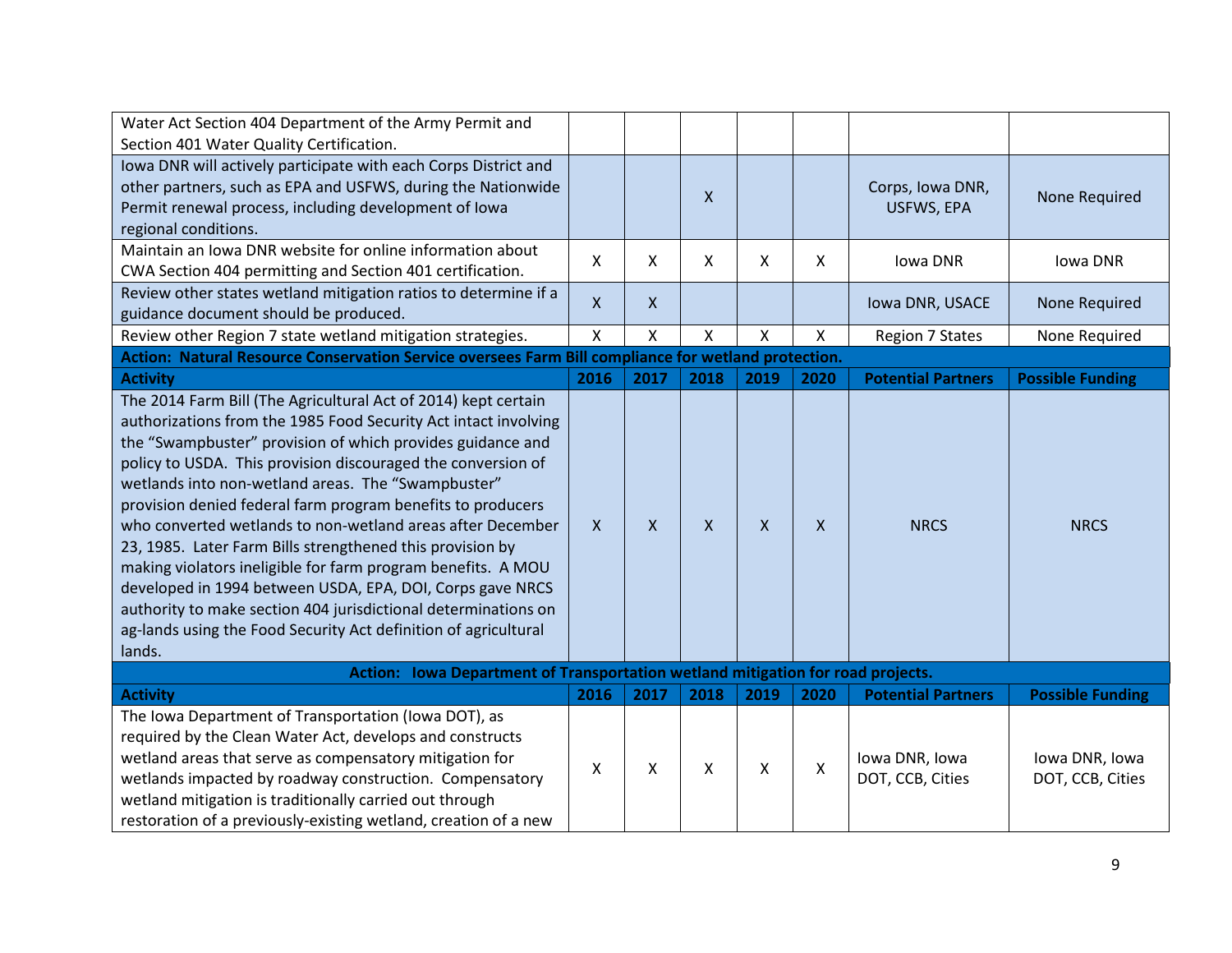| wetland, enhancement of an existing degraded wetland, or   |  |  |  |  |
|------------------------------------------------------------|--|--|--|--|
| preservation of a unique wetland. The Iowa DOT regularly   |  |  |  |  |
| partners with county or state conservation agencies in the |  |  |  |  |
| development and long-term management of mitigation         |  |  |  |  |
| wetlands.                                                  |  |  |  |  |

## *Program Development Activities for WATER QUALITY STANDARDS Core Element*

**Overall Objective**: Improve and protect the water quality of Iowa wetlands in accordance with the Clean Water Act.

| Action: Iowa DNR works to develop a classification and water quality standards system.                                                                                                                                                                                                                                                                                                                                              |      |      |              |              |              |                                                        |                                                       |  |  |  |
|-------------------------------------------------------------------------------------------------------------------------------------------------------------------------------------------------------------------------------------------------------------------------------------------------------------------------------------------------------------------------------------------------------------------------------------|------|------|--------------|--------------|--------------|--------------------------------------------------------|-------------------------------------------------------|--|--|--|
| <b>Activity</b>                                                                                                                                                                                                                                                                                                                                                                                                                     | 2016 | 2017 | 2018         | 2019         | 2020         | <b>Potential Partners</b>                              | <b>Possible Funding</b>                               |  |  |  |
| Begin wetland classification discussion using Federal definition.                                                                                                                                                                                                                                                                                                                                                                   |      | Χ    | X            | X            |              | Iowa DNR                                               | None Required                                         |  |  |  |
| Identify and separate wetlands and shallow lakes from lakes in<br>lowa's surface water classification.                                                                                                                                                                                                                                                                                                                              |      |      | X            |              |              | <b>Iowa DNR</b>                                        | None Required                                         |  |  |  |
| Initiate rulemaking procedures for wetland water quality<br>standards. Timeline to be determined.                                                                                                                                                                                                                                                                                                                                   |      |      |              |              |              | Iowa DNR                                               | None Required                                         |  |  |  |
| Establish reference wetlands for lowa:                                                                                                                                                                                                                                                                                                                                                                                              |      |      |              |              |              |                                                        |                                                       |  |  |  |
| -Identify candidate reference wetlands.                                                                                                                                                                                                                                                                                                                                                                                             |      | Χ    | Χ            | X            | X            | Iowa DNR, Colleges<br>and Universities,<br><b>NRCS</b> | EPA, Iowa DNR,<br>Colleges and<br>Universities, NRCS  |  |  |  |
| -Habitat metrics - Develop habitat metrics for wetlands.                                                                                                                                                                                                                                                                                                                                                                            |      | X    | $\mathsf{X}$ | $\mathsf{x}$ | $\mathsf{X}$ | Iowa DNR, Colleges<br>and Universities,<br><b>NRCS</b> | EPA, Iowa DNR,<br>Colleges and<br>Universities, NRCS  |  |  |  |
| -Develop methodology for determining reference conditions.                                                                                                                                                                                                                                                                                                                                                                          |      | X    | Χ            | Χ            | X            | Iowa DNR, Colleges<br>and Universities,<br><b>NRCS</b> | EPA, Iowa DNR,<br>Colleges and<br>Universities, NRCS  |  |  |  |
| -Begin establishment of statewide reference wetland dataset.                                                                                                                                                                                                                                                                                                                                                                        |      |      | X            | $\mathsf{X}$ | $\mathsf{X}$ | <b>Iowa DNR</b>                                        | <b>Iowa DNR</b>                                       |  |  |  |
| Macroinvertebrate index of biological integrity (IBI) - Develop<br>an IBI for wetlands. The IBI quantifies the invertebrate<br>community with respect to its overall tolerance to pollution by<br>summing the tolerances of individual taxa. The goal of<br>establishing an IBI is to provide a tool for characterizing<br>wetland function and condition, and to ultimately develop<br>appropriate numeric water quality criteria. |      |      | Χ            | Χ            | X            | Iowa DNR, Colleges<br>and Universities                 | EPA, Iowa DNR,<br>Colleges and<br><b>Universities</b> |  |  |  |